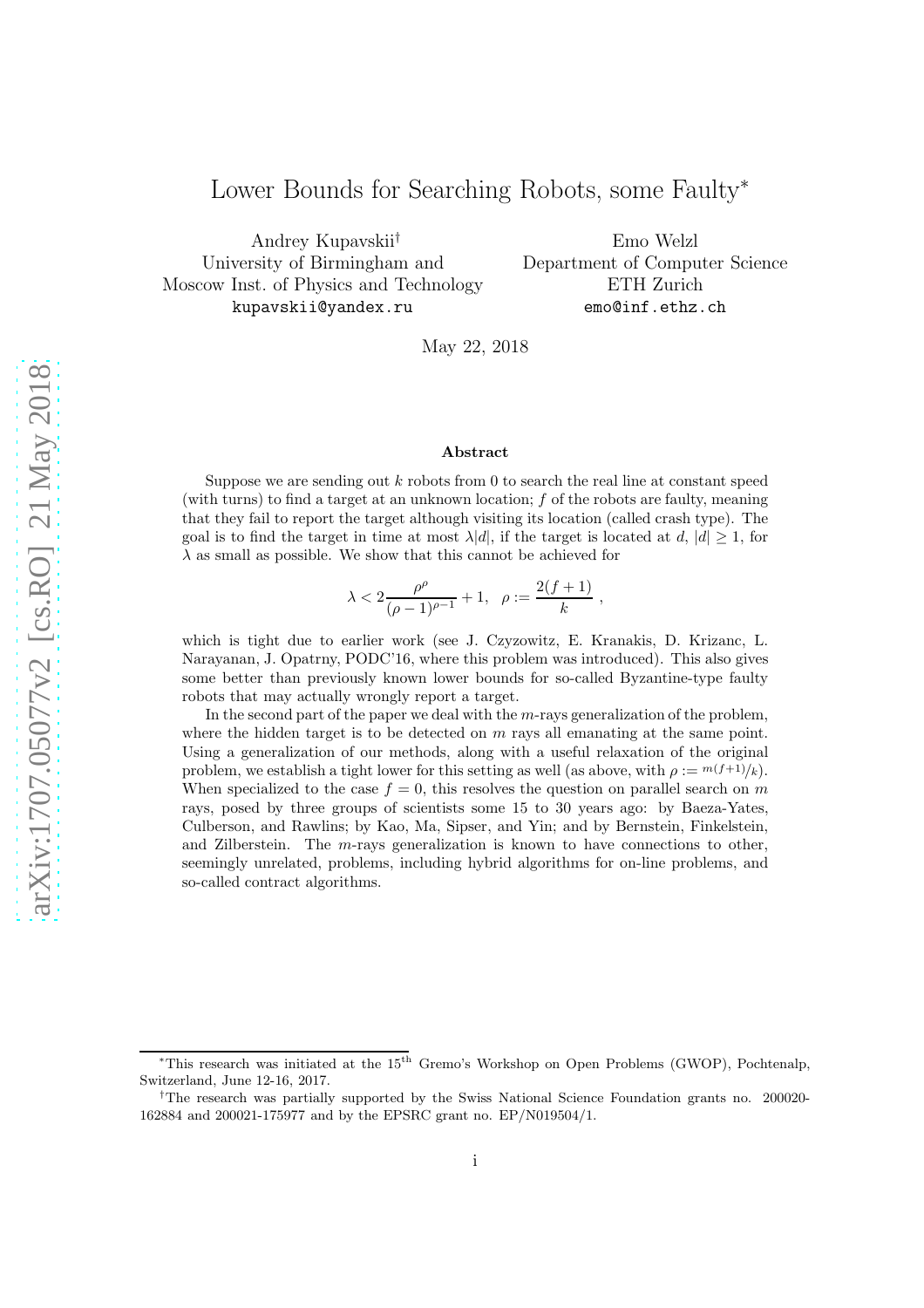### 1 Introduction

The following problem was raised in 1963 by Bellman [\[10\]](#page-11-0) and addressed in the 60s by Beck  $[6, 7, 8]$  $[6, 7, 8]$  $[6, 7, 8]$  and Franck  $[18]$  (quoting from Beck's paper  $[6]$ ):

"A man in an automobile searches for another man who is located at some point of a certain road. He starts at a given point and knows in advance the probability that the second man is at any given point of the road. Since the man being sought might be in either direction from the starting point, the searcher will, in general, have to turn around many times before finding his target. How does he search so as to minimize the expected distance traveled? When can this minimum expectation actually be achieved?"

The authors were interested in proving the existence of and finding optimal strategies for different distributions, as well as proving non-existence results. In particular, in [\[8\]](#page-11-3) it is shown that, without apriori knowledge of the distribution, we cannot hope the distance traveled to be smaller than 9 times the expected distance to the target.

A variant of the problem was rediscovered in the late 80s by computer scientists, and it became known as the cow path problem (or cow at a fence problem). Quoting from [\[4\]](#page-11-4):

"A cow comes to an infinitely long straight fence. The cow knows that there is a gate in the fence, and she wants to get to the other side. Unfortunately, she doesn't know where the gate is located. Assume that the gate is positioned in an integer number of steps away from the cow and that the cow can only recognize the gate when directly upon it. How can she optimally find the gate?"

By optimality the authors mean the smallest worst-case ratio between the distance traveled and the distance to the gate (the *competitive ratio*). It is easy to see that the strategy in which the cow goes 1 to the left, then back and 2 to the right, then back and 4 to the left etc. gives the worst-case ratio of 9. It is shown in [\[4\]](#page-11-4) (de-facto reproving one of the results of [\[8\]](#page-11-3)) that one cannot hope for a better ratio.

The cow path problem gave rise to a significant line of research in computer science. Several variants of the problem were addressed  $([12, 15])$  $([12, 15])$  $([12, 15])$  $([12, 15])$ , as well as its planar variants [\[4,](#page-11-4) [5\]](#page-11-7) that go back to another famous search problem, the lost at sea problem [\[9,](#page-11-8) [19\]](#page-12-1). We refer the reader to the book [\[2\]](#page-11-9), in which many of the single robot search problems, including the cow path problem, are discussed. Motivated by numerous applications, different possible variants of collective search problems were considered in the context of random walks [\[1\]](#page-11-10), forging [\[16\]](#page-11-11), unmanned aerial vehicles [\[22\]](#page-12-2).

In [\[13\]](#page-11-12), [\[14\]](#page-11-13) the authors proposed the following parallel search version of the cow path problem: We are sending out k robots from 0 to explore the real line  $\mathbb{R}$ , each one traveling at unit speed, changing directions according to some strategy we are free to prescribe. There is a target hidden at a point x of the real line, where  $|x| \geq 1$ . The robots may detect the target only when they arrive at the point where the target is hidden. Moreover, f robots are *faulty*. The problem is to determine the minimal *competitive ratio*: the supremum, over all possible target locations x,  $|x| \geq 1$ , of the ratio  $\frac{\tau(x)}{|x|}$ , for  $\tau(x)$  the time taken for the non-faulty robots to be sure about the location of the target at  $x$ .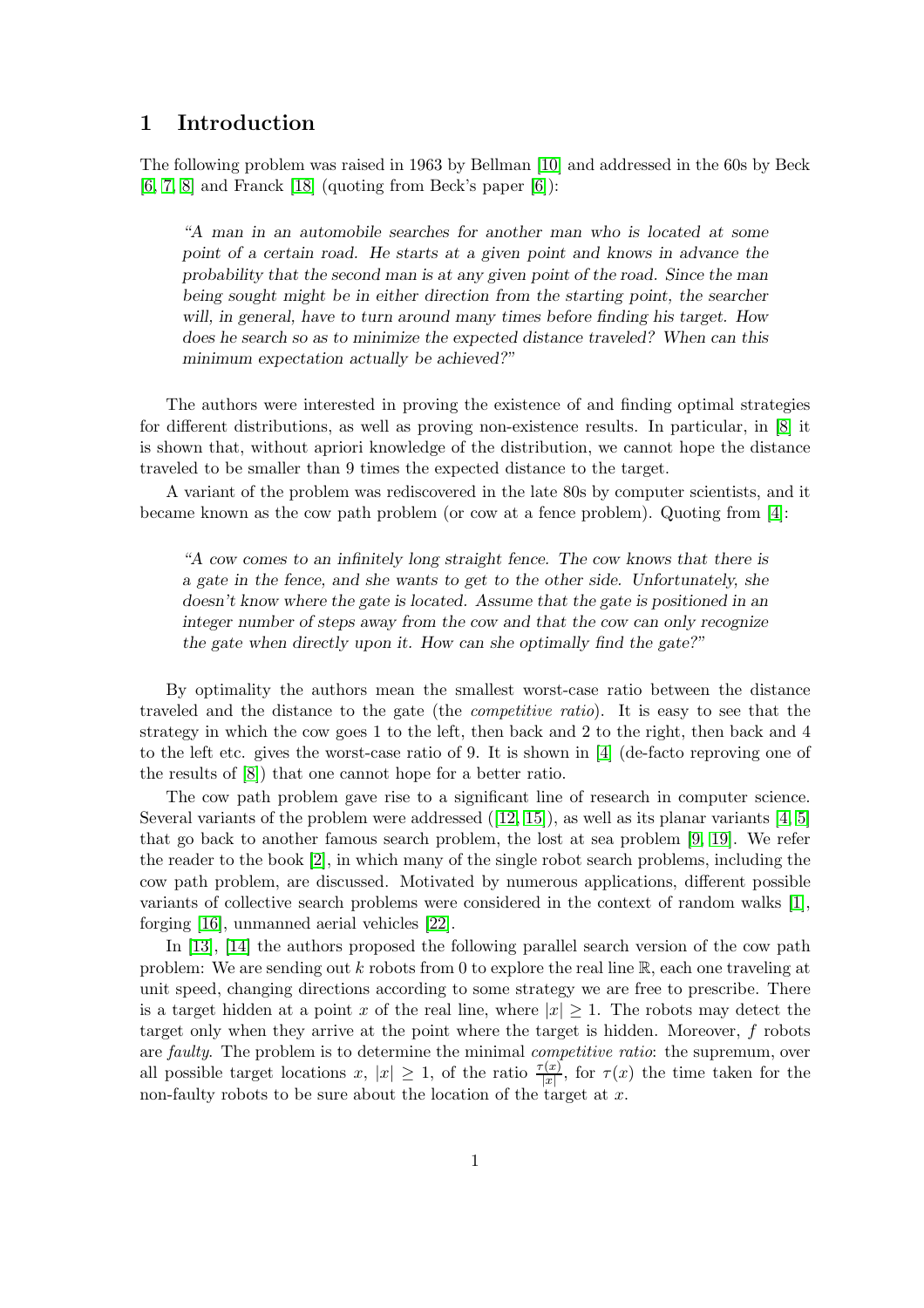In [\[14\]](#page-11-13) the authors focus on the faults of the *crash* type: When passing through the target, the robot does not detect it. We denote the competitive ratio in this setting by  $A(k, f)$ .

In [\[13\]](#page-11-12) the authors study the faults of the *Byzantine* type: A faulty robot may stay silent even when it detects or visits the target, or may claim that it has found the target when, in fact, it has not found it. In this case we denote the competitive ratio by  $B(k, f)$ .

One of our contributions is the complete resolution of the case of faults of crash type (or *silent* robots):

<span id="page-2-1"></span>**Theorem 1.** Let us denote  $s := 2(f+1) - k$  and  $\rho := \frac{2(f+1)}{k}$  $\frac{+1}{k}$ *. If*  $0 < s \leq k$  (*i.e.*  $1 < \rho \leq 2$ ) *then we have*

<span id="page-2-0"></span>
$$
A(k, f) = 2\sqrt[k]{\frac{(k+s)^{k+s}}{s^sk^k}} + 1 = 2\frac{\rho^{\rho}}{(\rho - 1)^{\rho - 1}} + 1.
$$
 (1)

We note that if  $s \leq 0$ , that is,  $k \geq 2(f+1)$ , then by sending  $f+1$  of the robots to  $\infty$ and  $f + 1$  of the robots to  $-\infty$  we achieve a competitive ratio 1. We also note that  $s > k$ , i.e.  $f + 1 > k$ , means that  $k = f$ , in which case we cannot find the target since all robots are faulty.

In [\[14\]](#page-11-13) the authors exhibited a natural strategy which achieves the ratio in [\(1\)](#page-2-0), as well as provided some lower bounds for  $A(k, f)$ . Thus, our contribution in Theorem [1](#page-2-1) is the matching lower bound.

A lower bound for crash-type faulty robots is also a lower bound for Byzantine-type faulty robots. By this relation, our bounds also improve on the known bounds for Byzantinetype faulty robots, e.g. the bound of  $B(3,1) \ge 3.93$  from [\[13\]](#page-11-12) is now at  $B(3,1) \ge \frac{8}{3}$ 3  $\sqrt[3]{4}+1 \approx$ 5.23.

More importantly, we develop a method which allows to deal with problems of this type. We demonstrate this in the proof of Theorem [1](#page-2-1) in Section [2.](#page-2-2) In Section [3,](#page-6-0) we generalize Theorem [1](#page-2-1) to the case of  $m$  rays, thus resolving an old question, which appeared in at least three different papers. We also give several useful relaxations of the original problem, which shed more light on this group of questions. Some of the less important proofs are deferred to Appendix.

## <span id="page-2-2"></span>2 Proof of Theorem [1](#page-2-1)

We are given k robots, f of them faulty of crash type. To assure that the target at  $x \in \mathbb{R}$ is found in time at most  $\lambda |x|$ , the point x has to be visited by at least  $f + 1$  robots in time (otherwise the adversary will place the target there and choose the first  $f$  robots arriving at x to be faulty and stay silent). Therefore, for each pair of points  $(x, -x)$ ,  $x \in \mathbb{R}_{\geq 1}$ , at least  $2(f+1) - k = s$  robots need to pass through both points before time  $\lambda x$  elapses. If a robot visits both  $(x, -x)$  in time  $\lambda x$ , then we say that it  $\lambda$ -covers x. Similarly, if x is  $\lambda$ -covered s times by a group of several robots, we say that it is  $s$ -fold  $\lambda$ -covered. Since we are going to work with coverings in different settings, let us give the following general definition.

**Definition 2.** Fix  $\lambda > 1$  and  $s \in \mathbb{N}$ . For a covering problem of a certain object with some set of rules (called *the setting*), and a certain set S we say that S is λ*-covered*, if for any point in S at distance x from the origin it was visited by the robot within time  $\lambda x$  (where "visited" is interpreted within the setting, and should comply with the rules of the setting). We may also say that it is the  $\lambda$ -covering of S. Similarly, we say that a robot or set of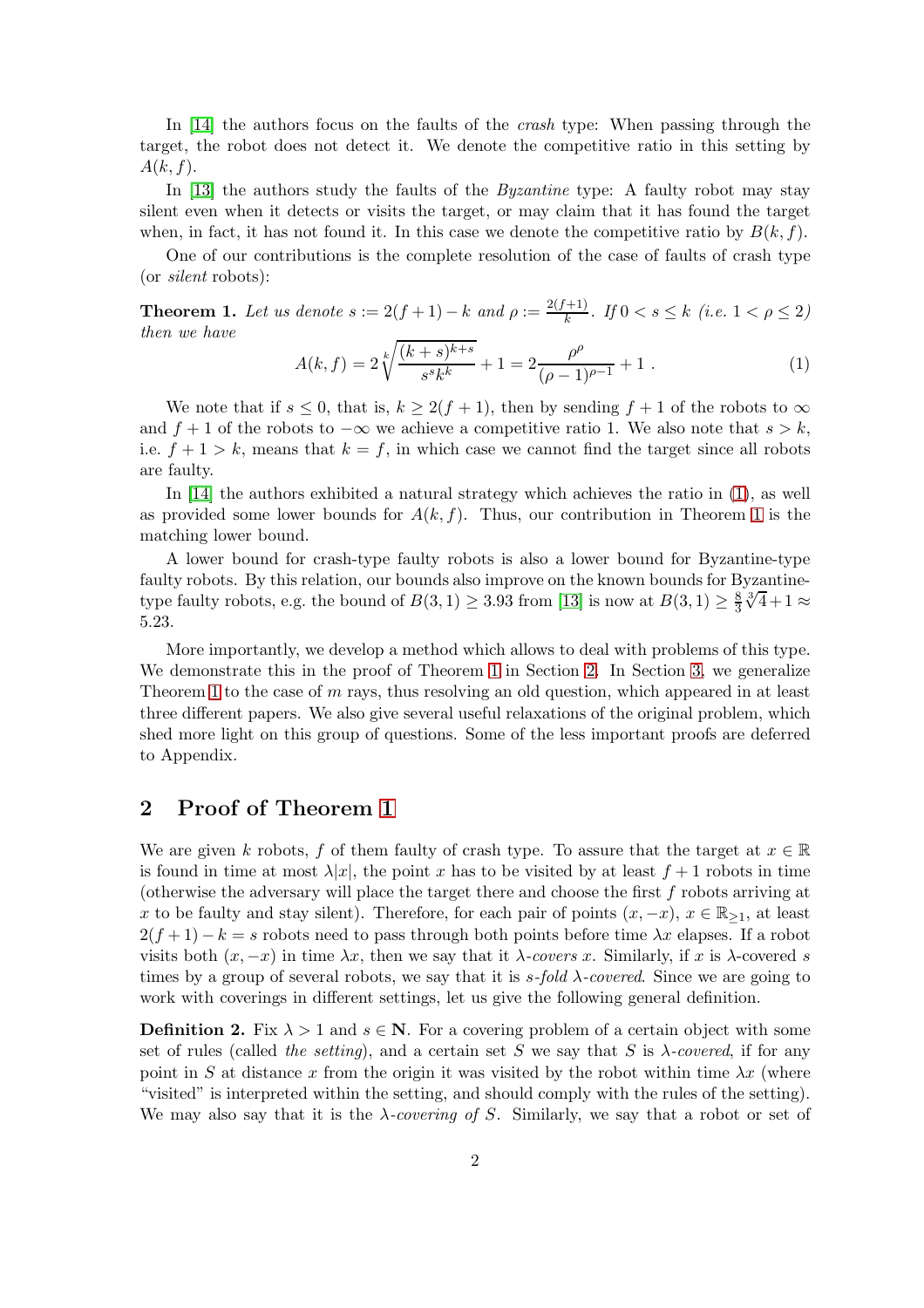robots we say that it produces an s-fold  $\lambda$ -covering of S (in some setting), if each point was  $\lambda$ -covered at least s times.

Note that this definition is strategy-dependent. Let us now formalize the covering setting that we are working with in this proof.

THE SYMMETRIC LINE-COVER SETTING: The goal is to cover  $\mathbb{R}_{\geq 1}$ . The robot (robots) moves on R with unit speed, starting from the origin. A point  $x \in \mathbb{R}_{\geq 1}$  is covered by a robot r at the moment when r visited both x and  $-x$ , it is  $\lambda$ -covered, if that happens within time  $\lambda x$ . A robot can cover any point at most once.

Throughout the proof we will be working with the s-fold  $\lambda$ -covering of  $\mathbb{R}_{\geq 1}$  with k robots in the symmetric line-cover setting for fixed s and  $\lambda$ . Therefore, slightly abusing notation, we will use the term  $\pm$ *-covering* to refer to this covering problem.

By the above discussion, any valid strategy with competitive ratio  $\lambda$  for the original problem (of detecting a target with  $k$  robots,  $f$  of which are faulty of the crash type) is also a strategy for  $\pm$ -covering  $\mathbb{R}_{\geq 1}$  with k robots. We actually obtain a lower bound as in [\(1\)](#page-2-0) for the competitive ratio for the  $\pm$ -covering strategies. Our goal is to prove the following result.

<span id="page-3-1"></span>**Theorem 3.** It is impossible to  $\pm$ -cover  $\mathbb{R}_{\geq 1}$  with k robots if

$$
\lambda < 2\sqrt[k]{\frac{(k+s)^{k+s}}{s^sk^k}} + 1.
$$

For each individual robot  $r$  we will restrict ourselves to strategies described by an infinite nondecreasing sequence  $T = T^{(r)} = (t_1, t_2, t_3, \ldots)$  over  $\mathbb{R}_{\geq 1}$ , with the interpretation that the robot is sent till  $+t_1$  in the positive direction, till  $-t_2$  in the negative direction, till  $+t_3$ in the positive direction, etc. We argue that this carries no loss of generality.

First, it is clear that for  $\pm$ -covering, we may assume to start in the positive direction. Second, if the robot ever turns in territory that was visited before by this robot, we can shift the turning point in the direction where we came from (since we skip only parts of R which we have visited already, and any further visits occur now even earlier). These two observations restrict already to movements that alternate between turning at positive and negative numbers, actually with the positive turning points increasing and the absolute values of negative turning points increasing. Now suppose for  $0 < x_2 < x_1$ , the robot turns at  $x_1$  and then at  $-x_2$ . Note that the interval  $(x_2, x_1]$  is covered, but  $[-x_1, x_2]$  is not, so as for  $\pm$ -covering, we may as well turn at  $x_2$  instead of  $x_1$  (since after turning at  $-x_2$ , we will return to  $(x_2, x_1)$  before we actually extend our trip to points smaller than  $-x_2$ ). Thus, we can transform any strategy to an at least as efficient strategy of the type as above.

Given a strategy  $T = T^{(r)} = (t_1, t_2, t_3, \ldots)$  of a single robot r, it is easy to see that for x with  $t_{i-1} < x \leq t_i$ , it takes exactly  $2(t_1 + t_2 + \cdots + t_i) + x$  time to visit both x and  $-x$ (note that indeed the sum goes up to " $t_i$ "). So in order for the robot to  $\lambda$ -cover x, we need

$$
x \ge \frac{1}{\mu}(t_1 + t_2 + \dots + t_i) \quad \text{for } \mu := \frac{\lambda - 1}{2}.
$$
 (2)

Let us set

<span id="page-3-0"></span>
$$
t_i'' := \max\left\{\frac{1}{\mu}(t_1 + t_2 + \dots + t_i), t_{i-1}\right\}
$$
 (3)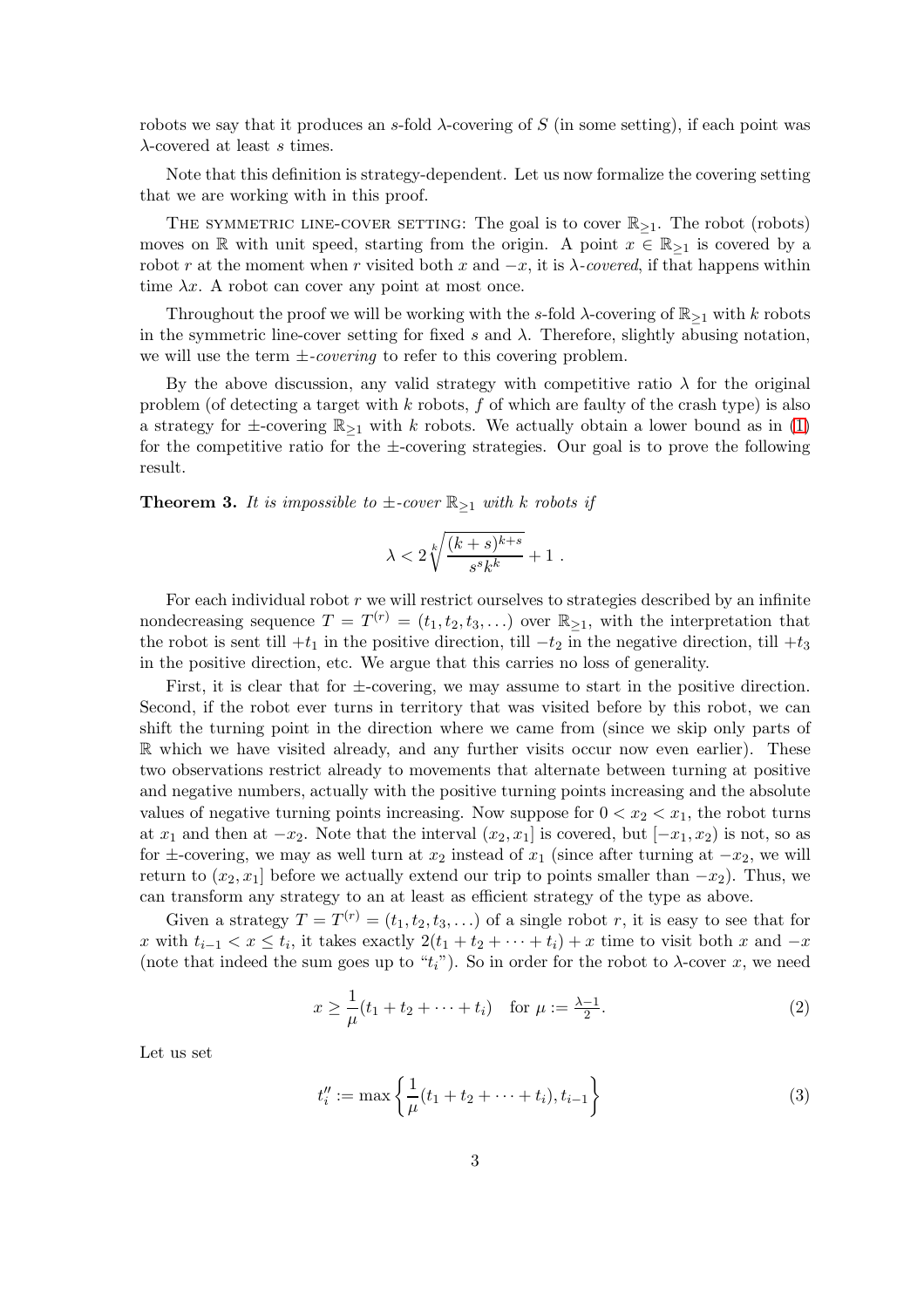unless this value exceeds  $t_i$ , when we leave  $t''_i$  undefined. All i with  $t''_i$  defined we call *fruitful*. It is clear that robot  $r \lambda$ -covers exactly

$$
Cov_{\mu}(T) := \bigcup_{i \text{ fruitful}} [t''_i, t_i] .
$$

Note that if we skip a turn  $t_{i^*}$  in T, then, of course, we lose the interval  $[t''_{i^*}, t_{i^*}]$ , but following intervals (for  $i > i^*$ ) extend even further to the left. That is, turning points that are not fruitful can be skipped, in this way definitely  $\lambda$ -covering at least as much. Moreover, it becomes clear that if  $t_{i+1} = t_i$  (hence  $t''_{i+1} = t_{i+1}$ , if defined), then we can skip  $t_{i+1}$  in the strategy thereby covering at least as much.

We move now to considering all robots, not just individual ones. If we are given a  $\pm$ covering by k robots, then each point of  $\mathbb{R}_{\geq 1}$  is contained in  $\text{Cov}_{\mu}(T^{(r)})$  for at least s (out of the k) robots. By truncating some of the intervals from  $[t''_i, t_i]$  to half-open intervals  $(t'_i, t_i]$ (with  $t''_i \leq t'_i < t_i$ ) or even skipping some intervals we may assume that each point of  $\mathbb{R}_{>1}$ is contained in *exactly* s such assigned intervals (of s different robots), and that the turning points of each robot coincide with the right ends of the corresponding intervals. Recall here, that if an interval is not needed, we can actually skip the corresponding turning point in the robot's strategy without affecting the validity of the other intervals used. We call the new half-open intervals  $(t'_i, t_i]$  assigned intervals. Let us emphasize, as a consequence of  $t'_i \geq t''_i$ and [\(3\)](#page-3-0), that

<span id="page-4-0"></span>
$$
t'_{i} \ge \frac{1}{\mu}(t_{1} + t_{2} + \dots + t_{i})
$$
\n(4)

or, equivalently,

<span id="page-4-1"></span>
$$
t_i \le \mu t'_i - (t_1 + t_2 + \dots + t_{i-1}). \tag{5}
$$

Next we accumulate all assigned intervals of all  $k$  robots in one sequence, sorted by their left endpoints, ties broken arbitrarily. Consider a prefix  $P$  of this sequence, long enough so that all robots have already some interval present in  $\mathcal{P}$ . What part of  $\mathbb{R}_{>1}$  do these intervals cover, and how often? There is a value  $a = a(\mathcal{P}) \geq 1$  such that  $(1, a]$  is covered s times, and then there are points

$$
a=:a_s\leq a_{s-1}\leq a_{s-2}\leq\ldots\leq a_1,
$$

such that every point in  $(a_{j+1}, a_j]$  is covered exactly j times,  $j = 1, \ldots, s-1$ , and  $(a_1, \infty)$ is not yet covered. (Note that some of these intervals may be empty.) Associate with  $P$  the *multiset*

$$
A(\mathcal{P}) := \{a_s, a_{s-1}, \ldots, a_1\}
$$

(which can be seen as a description of the *covering situation* of P).

We need one more notion. Define the *load*,  $L^{(r)}(\mathcal{P})$ , of robot r in  $\mathcal P$  as the sum of all turning points occuring in the intervals of  $r$  in  $P$ , i.e.

$$
L^{(r)}(\mathcal{P}) := t_1^{(r)} + t_2^{(r)} + \cdots + t_{i_r}^{(r)} \text{ for } i_r \text{ s.t. } \begin{cases} (t_{i_r}^{(r)}, t_{i_r}^{(r)}) \text{ in } \mathcal{P}, \text{ and} \\ (t_{i_r+1}^{(r)}, t_{i_r+1}^{(r)}) \text{ not in } \mathcal{P}. \end{cases}
$$

We immediately observe

<span id="page-4-2"></span>
$$
L^{(r)}(\mathcal{P}) \le \mu t_{i_r}^{\prime(r)} \le \mu a \quad \text{(due to (4))}.
$$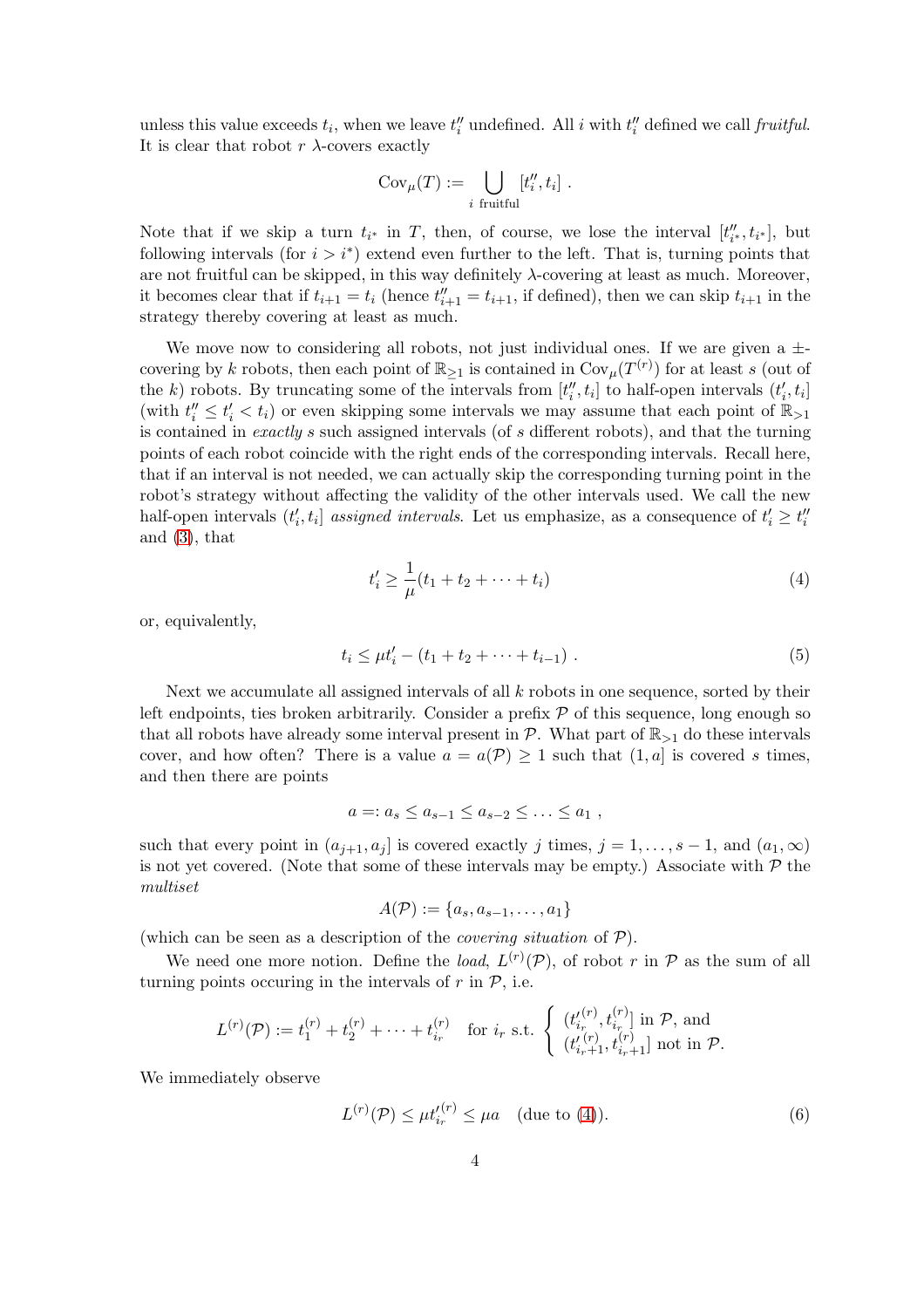As we extend the prefix  $P$  by the next assigned interval, this interval has to be of the form  $(t'_i$  $(r^*)$ ,  $t_i^{(r^*)}$  $\binom{r^*}{i}$ , for some robot  $r^*$ . Note

$$
t_i^{(r^*)} = a
$$
 and  $t_i^{(r^*)} = \mu^* a - L^{(r^*)}(\mathcal{P})$ , for some  $\mu^* \le \mu$  (due to (5)).

Set  $\mathcal{P}^+$  to be the prefix with  $\mathcal P$  extended by this next interval  $(t'_i)$  $(r^*)$ ,  $t_i^{(r^*)}$  $i^{(r)}$ ]. We immediately see that loads of robots do not change as we move from  $P$  to  $P^+$ , except for robot  $r^*$  for which we get

$$
L^{(r^*)}(\mathcal{P}^+) = L^{(r^*)}(\mathcal{P}) + t_i^{(r^*)} = \mu^* a.
$$

Also  $a_s$  in  $A(\mathcal{P})$  gets replaced by  $t_i^{(r^*)} = \mu^* a - L^{(r^*)}(\mathcal{P})$  in  $A(\mathcal{P}^+)$ , all other elements stay the same. (Note that still,  $a(\mathcal{P}^+) = a(\mathcal{P})$  is a possibility if  $a_s = a_{s-1}$ .)

We want to analyze the function

$$
f(\mathcal{P}) := \prod_{r=1}^{k} \left[ \frac{\left( L^{(r)}(\mathcal{P}) \right)^s}{\prod_{y \in A(\mathcal{P})} y} \right]
$$
(7)

and understand how it changes as we move from  $P$  to  $P^+$ . With  $L^{(r)}(P) \leq \mu a$  for all robots r and  $y \ge a$  for all  $y \in A(\mathcal{P})$  we get

<span id="page-5-2"></span>
$$
f(\mathcal{P}) \le \left(\frac{(\mu a)^s}{a^s}\right)^k = \mu^{ks} , \qquad (8)
$$

i.e. f stays bounded. With the changes of A and loads from  $P$  to  $P^+$  described, we see that

$$
\frac{f(\mathcal{P}^+)}{f(\mathcal{P})} = \frac{a^k}{(L^{(r^*)}(\mathcal{P}))^s} \cdot \frac{(\mu^* a)^s}{(\mu^* a - L^{(r^*)}(\mathcal{P}))^k} = \frac{\mu^{*s}}{x^s (\mu^* - x)^k}
$$

for  $x := \frac{L^{(r^*)}(\mathcal{P})}{a}$  $\frac{\partial(\mathcal{P})}{\partial a}$ ,  $0 < x < \mu^*$ . We show that this ratio is larger than 1 if  $\mu^* \leq \mu$  is too small, independent of  $x$ . We use the following lemma.

<span id="page-5-0"></span>**Lemma 4.** For  $\mu^* > 0$  the polynomial  $x^s(\mu^* - x)^k$  maximizes for  $x = \frac{s\mu^*}{k+s}$  $\frac{s\mu}{k+s}$  *in the range*  $x \in \mathbb{R}, \, 0 < x < \mu^*$ .

*Proof.* The derivative of the polynomial is  $(\mu^* - x)^{k-1} x^{s-1} (s(\mu^* - x) - kx)$ , which has only one zero  $x = \frac{s\mu^*}{k+s}$  $\frac{s\mu^*}{k+s}$  in  $(0,\mu^*)$ . Since the values at 0 and  $\mu^*$  of the polynomial are 0, the zero of the derivative corresponds to the maximum of the function.

<span id="page-5-1"></span>Lemma 5.  $For\ 0 < x < \mu^*, \ \frac{\mu^{*s}}{s^s(\mu^*)}$  $\frac{\mu^{*s}}{x^{s}(\mu^{*}-x)^{k}} \geq \frac{(k+s)^{k+s}}{s^{s}k^{k}\mu^{*k}}$  $\frac{(k+s)^{k+s}}{s^s k^k \mu^{*k}}$  and thus  $\frac{\mu^{*s}}{x^s(\mu^{*s})}$  $\frac{\mu^{*s}}{x^s(\mu^*-x)^k}$  ≥  $\delta$  for  $\delta := \frac{(k+s)^{k+s}}{s^sk^k\mu^k}$  $\frac{\kappa+s_j}{s^sk^k\mu^k} >$ 1, provided  $\mu < \sqrt[k]{\frac{(k+s)^{k+s}}{s^s k^k}}$  $\frac{+s)^{n+1}}{s^s k^k}$ .

*Proof.* The first inequality follows immediately from Lemma [4](#page-5-0) after substituting the value  $x = \frac{s\mu^*}{k+s}$  $\frac{s\mu^*}{k+s}$ . The second inequality is obvious since we know that  $\mu^* \leq \mu$ .  $\Box$ 

Applying Lemma [5,](#page-5-1) we get that  $\frac{f(\mathcal{P}^+)}{f(\mathcal{P})} \ge \delta > 1$ , provided  $\mu < \sqrt[k]{\frac{(k+s)^{k+s}}{s^s k^k}}$  $\frac{+s\gamma^{k+1}}{s^s k^k}$ . It implies that  $f(\mathcal{P})$  is unbounded for larger and larger prefixes  $\mathcal{P}$ . This contradicts the bound on  $f(\mathcal{P})$  from [\(8\)](#page-5-2). Therefore, to have a valid strategy, one must have  $\mu \geq \sqrt[k]{\frac{(k+s)^{k+s}}{s^sk^k}}$  $\frac{+s}{s^s k^k}$ , which concludes the proof of the Theorem [3](#page-3-1) and thus of Theorem [1.](#page-2-1)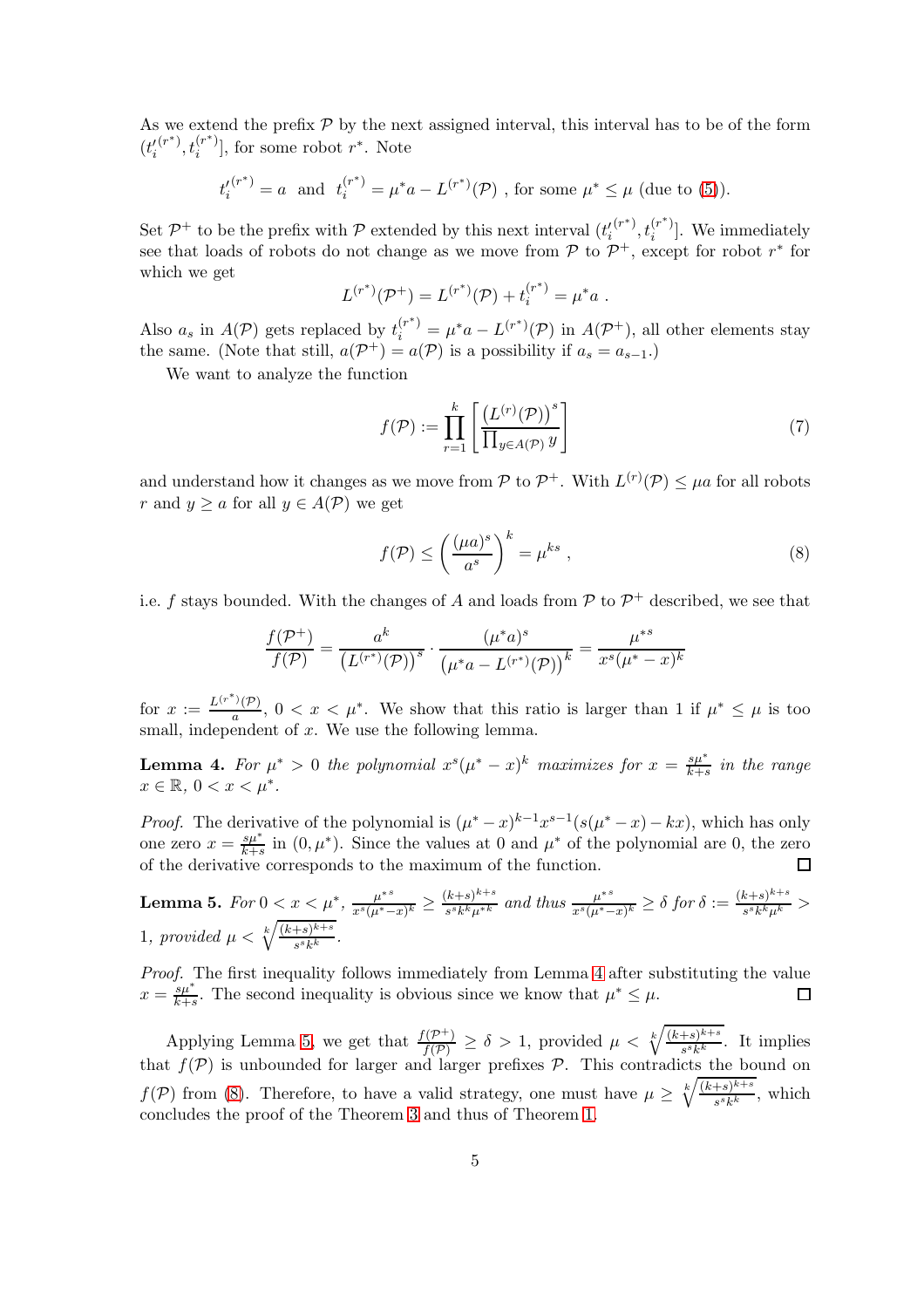#### <span id="page-6-0"></span>3 Generalization to  $m$  Rays

The following natural generalization of the original cow-path problem was studied by several authors  $[5]$ ,  $[11]$ ,  $[20]$ ,  $[21]$ ,  $[23]$ . Consider m rays emanating from 0, and assume that there is a hidden target on one of the rays. We send a robot from 0 at unit speed, and the goal is to find (pass over) the target. It was shown in [\[4\]](#page-11-4) that the best possible competitive ratio for the problem is  $1 + 2 \frac{m^m}{(m-1)^{m-1}}$ , and this is tight.

This problem got a lot of attention due to its numerous connections to other, seemingly unrelated, problems. In particular, it is related to hybrid algorithms [\[3\]](#page-11-15), [\[17\]](#page-11-16), [\[20\]](#page-12-3) for on-line problems. We quote from [\[20\]](#page-12-3) (with "m" for "w" and "k" for " $\lambda$ "):

"We study on-line strategies for solving problems with hybrid algorithms. There is a problem Q and m basic algorithms for solving Q. For some  $k \leq m$ , we have a computer with k disjoint memory areas, each of which can be used to run a basic algorithm and store its intermediate results. In the worst case, only one basic algorithm can solve Q in finite time, and all of the other basic algorithms run forever without solving Q. To solve Q with a hybrid algorithm constructed from the basic algorithms, we run a basic algorithm for some time, then switch to another, and continue this process until  $Q$  is solved. The goal is to solve  $Q$ in the least amount of time."

Interpret the calculations done while performing the  $i$ -th basic algorithm as the  $i$ -th ray emanating at 0 (where 0 corresponds to the initial state). Then, being at a point  $x_i$  in the calculations of the *i*-th algorithm, it costs us at most  $x_i + x_j$  to pass from this point to the point  $x_j$  in the calculations of the j-th algorithm. This interpretation was given in [\[17\]](#page-11-16), using which the authors exhibited an algorithm, which is competitive with respect to each of a given set of algorithms.

Another related field is contract algorithms. The connection was established in [\[11\]](#page-11-14), and the setting is as follows. A processor is supposed to advance in m computational problems, until it is interrupted. Upon interruption, it is given the index  $i \in \{1, \ldots, m\}$ , and is returns its most advanced computation on the i-th problem. Again, interpreting each problem as a ray emanating from 0, we easily see the connection to the  $m$ -path problem.

Both papers  $[11]$  and  $[20]$  were concerned with the variation of the m-path problem, in which  $k$  robots are conducting the search simultaneously. When introducing several robots, we may use two possible measures for competitive ratio:  $\frac{T}{d}$  and  $\frac{D}{d}$ , where T is the time spent until the target was found (given that all robots travel at unit speed), and  $D$  is the total distance travelled by all robots until the target was found. The distance version of the problem was resolved in [\[20\]](#page-12-3), in which the authors determined the optimal competitive ratio. Somewhat unfortunately, the optimal algorithm does not really use multiple robots simultaneously: all but one robot search on one ray each, while the last robot performs the search on all remaining rays. The time version of the problem was addressed in [\[11\]](#page-11-14), where it was resolved for *cyclic strategies*. Informally speaking, a cyclic strategy is a strategy in which the advancements in the search on the rays is happening in cyclic order, and at each step each robot is assigned a farther distance to explore on a ray than it previously explored on other rays.

We address the natural faulty generalization of the problem, when we have  $m$  rays and k robots, f out of which are faulty. Let us denote the corresponding function by  $A(m, k, f)$ . That is,  $A(k, f) = A(2, k, f)$ . The following theorem gives the precise value of  $A(m, k, f)$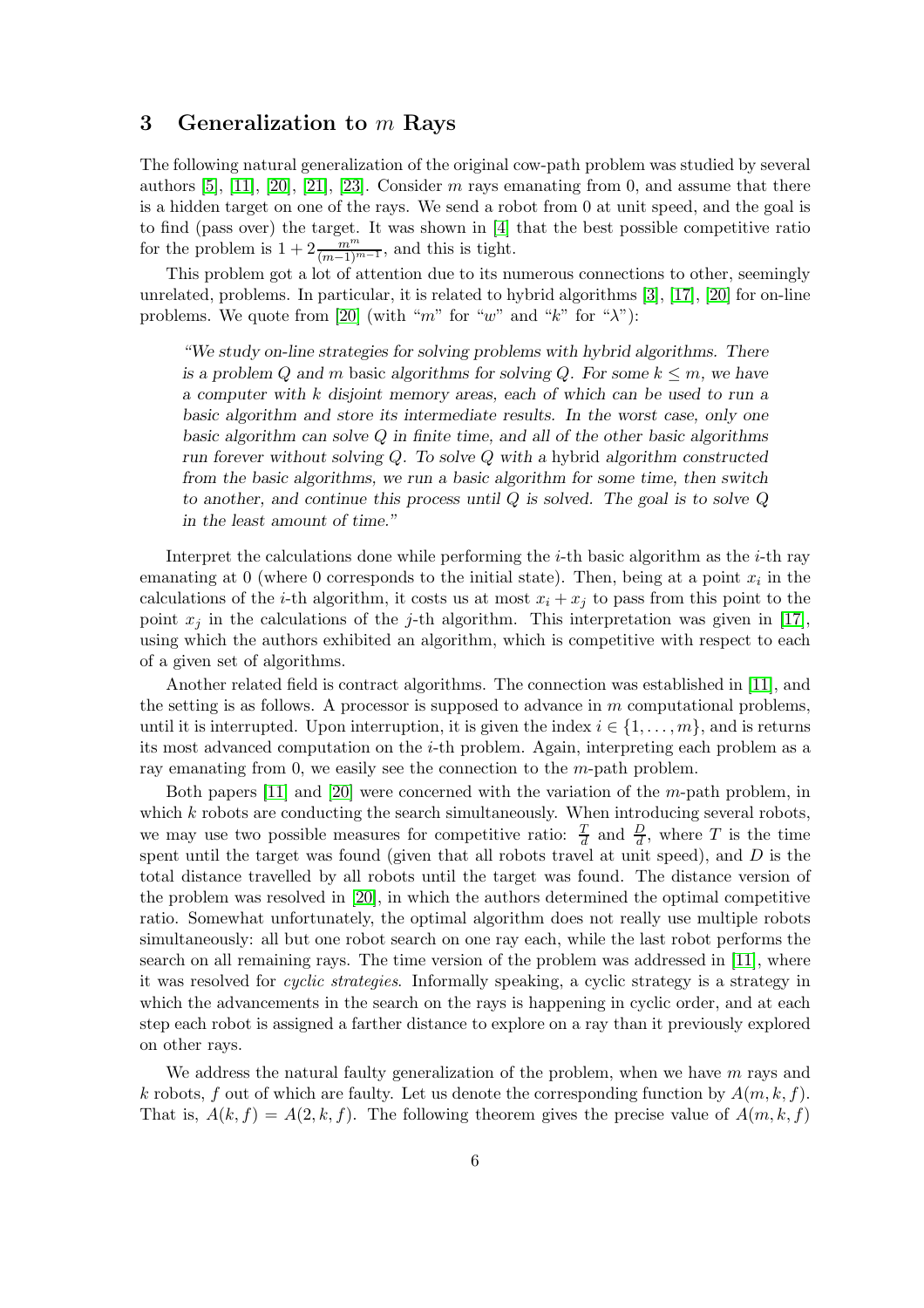in all (meaningful) cases. In particular, the  $f = 0$  case of our theorem answers the question posed in several research papers mentioned before. It strengthens the result from [\[11\]](#page-11-14), answering their question whether their result is possible to generalize to all strategies, gives appropriate analogue of the result from [\[20\]](#page-12-3) for the competitive ratios measured in terms of time, as well as answers the question posed by Baeza-Yates, Culberson, and Rawlins in [\[5\]](#page-11-7).

<span id="page-7-1"></span>**Theorem 6.** Given that  $f < k < m(f + 1)$  and  $q := m(f + 1)$ , we have

<span id="page-7-0"></span>
$$
A(m,k,f) = \lambda_0 := 2\sqrt[k]{\frac{q^q}{(q-k)^{q-k}k^k}} + 1.
$$
 (9)

Note that the restriction on k simply excludes trivial cases: first,  $f = k$  means that all robots are faulty. Second, if  $k = m(f + 1)$  (or larger), then sending  $f + 1$  robots on each of the m rays will guarantee a competitive ratio of 1.

It is easy to see that, substituting  $m = 2$  in [\(9\)](#page-7-0), one gets [\(1\)](#page-2-0).

The proof of the upper bound is deferred to the appendix. The proof of the lower bound uses the following covering relaxation of the original problem.

ONE-RAY COVER WITH RETURNS  $(ORC)$  setting: The goal is to cover (a subset of)  $\mathbb{R}_{\geq 1}$ . The robot (robots) starts at 0 and move with unit speed along the ray  $\mathbb{R}_{\geq 0}$ . One robot may cover a point multiple times, but different coverings are only counted if the robot visited 0 in between.

Fix  $k \in \mathbb{N}$  and  $\lambda > 1$ . Then a q-fold  $\lambda$ -cover of  $\mathbb{R}_{\geq 1}$  in the ORC setting may be seen as a relaxation of the m-ray cover problem. Indeed, in a sense we simply discard the labels of the rays, but still ask the robots to return to 0, imitating the change of the rays, which happened in the original problem. Thus, any strategy for searching a target on  $m$  rays with k robots, f out of which are faulty, with competitive ratio  $\lambda$ , induces a strategy for the q-fold  $\lambda$ -covering of  $\mathbb{R}_{\geq 1}$  with k robots in the ORC setting, where  $q = (f + 1)m$ .

Let  $C(k, q)$  be the infimum of all  $\lambda$ , for which there exists a strategy for a q-fold  $\lambda$ covering of  $\mathbb{R}_{\geq 1}$  with k robots in the ORC setting. We prove the following:

<span id="page-7-2"></span>
$$
C(k,q) \ge 2\sqrt[k]{\frac{q^q}{(q-k)^{q-k}k^k}} + 1.
$$
 (10)

Clearly,  $A(m, k, f) \geq C(k, m(f+1))$ , and thus the lower bound Theorem [6](#page-7-1) follows from [\(10\)](#page-7-2). At the same time, the bound [\(10\)](#page-7-2) is tight, as follows from the " $\leq$ " part of [\(9\)](#page-7-0). Before proving [\(10\)](#page-7-2), let us describe yet another covering problem, which is a fractional analogue of the multicovering problem in the ORC setting.

FRACTIONAL ONE-RAY RETRIEVAL WITH RETURNS: We are given a finite number of robots, of total weight 1 each of which moves with constant speed 1 along the ray  $\mathbb{R}_{\geq 0}$ . We are supposed to cover an unknown target at distance  $x \geq 1$  with several robots of some prescribed total weight  $\eta, \eta \in \mathbb{R}_{\geq 1}$ . The same robot may cover any point any number of times, but different coverings are counted only if the robot visits 0 in between. We are interested in the worst-case competitive ratio  $C(\eta)$  of the best algorithm for the problem.

Remark. Here's a related, but not equivalent formulation, which is closer to the original  $m$ -ray problem. We are given a finite number of robots, each of which moves with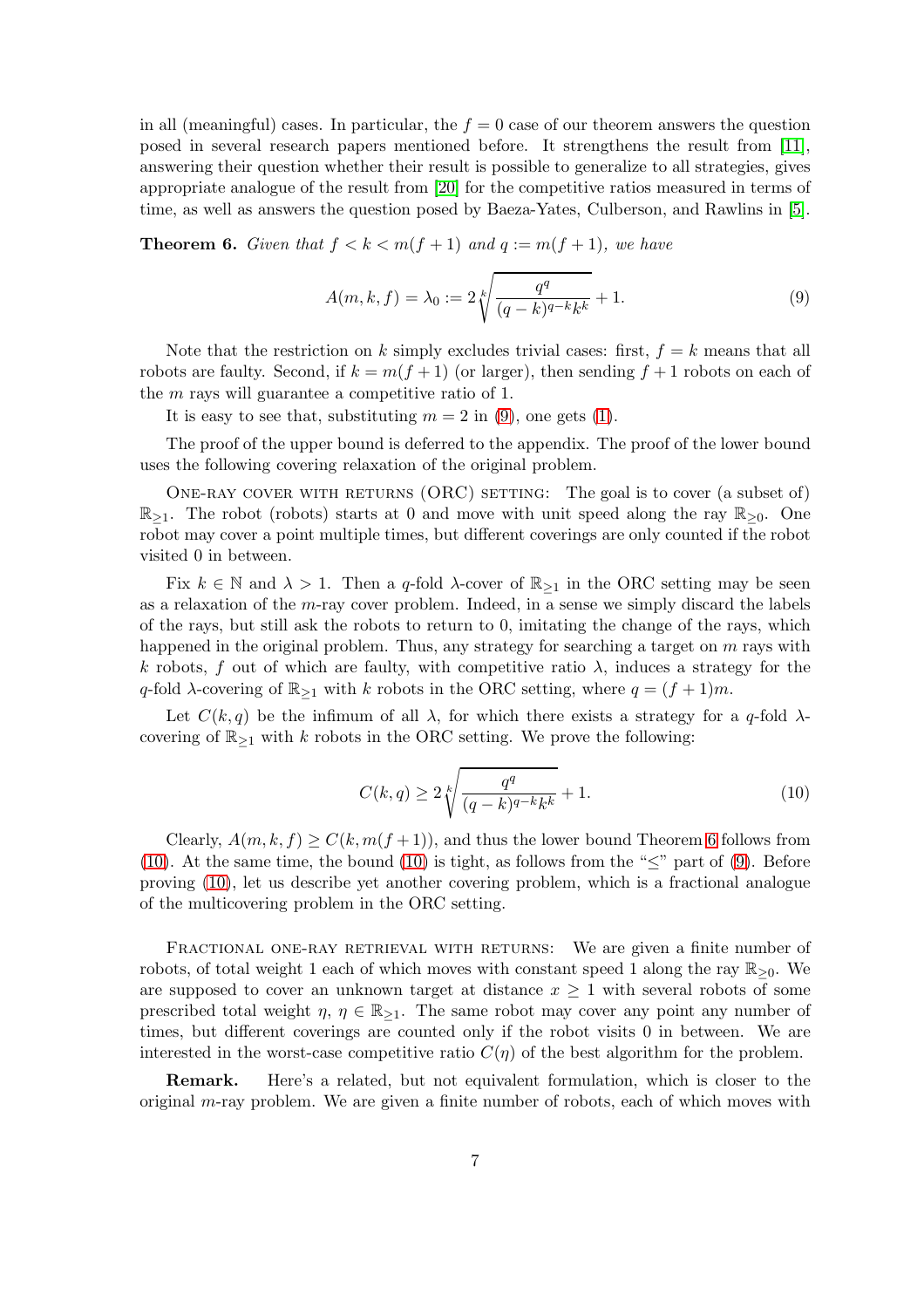constant speed 1 along the ray  $\mathbb{R}_{\geq 0}$  and is supposed to match an unknown target at distance  $x \ge 1$  with one of the sample targets in a list of size  $\eta, \eta \in \mathbb{R}_{\ge 1}$ . The total size of the memory (that is, the total portion of the list they may carry) of all robots is fixed and is equal to 1. Robots may change the set of samples they carry only when visiting 0. In the worst case, the target is matched only after being compared with all samples. We are interested in the worst-case competitive ratio  $C'(\eta)$  of the best algorithm for the problem.

The statement we prove is as follows:

<span id="page-8-0"></span>
$$
C(\eta) = 2\frac{\eta^{\eta}}{(\eta - 1)^{\eta - 1}} + 1.
$$
\n(11)

Naturally, the same equality holds for  $C'(\eta)$  as well.

We defer the proof of the reduction of  $(11)$  to  $(9)$  to the appendix.

#### 3.1 Proof of the lower bound in [\(10\)](#page-7-2)

For technical reasons, we will prove the following slightly stronger statement about covering a finite part of  $\mathbb{R}_{\geq 1}$ : for any  $\epsilon > 0$ , there exists N, such that if k robots produce a q-fold  $\lambda$ -cover of [1, N] in the ORC setting, then

<span id="page-8-1"></span>
$$
\lambda \ge 2\sqrt[k]{\frac{q^q}{(q-k)^{q-k}k^k}} + 1 - \epsilon.
$$
\n(12)

The main point here is that the needed  $N$  is independent of the strategy. Let us denote by  $\mu(q, k)$  the root in the right hand side of the displayed inequality above. Note that  $\mu(q, k) = \mu(cq, ck)$  for any  $c > 0$  and thus  $\mu(q, k) < \mu(q-1, k-1)$ , provided that  $q > k > 1$ . Put

$$
\epsilon':=2\mu(q-1,k-1)-2\mu(q,k).
$$

In the rest of the proof we show the validity of [\(12\)](#page-8-1).

The proof of the theorem follows similar steps as the proof of Theorem [1.](#page-2-1) We are presenting the proof in a somewhat contracted form, highlighting the changes one has to make in order to prove this theorem.

The proof goes by induction on  $k$ <sup>[1](#page-8-2)</sup>. For  $k = 1$  we of course will not use any inductive hypothesis. For  $k > 2$ , suppose by induction that the statement of [\(12\)](#page-8-1) is valid for  $k - 1$ and  $q-1$ . Choose N', such that [\(12\)](#page-8-1) holds for  $k-1$  and  $q-1$  with  $N := N'$  and  $\epsilon := \epsilon'$ . In other words, for such choice of  $N'$  any  $(q-1)$ -fold  $\lambda'$ -covering of  $[1, N']$  by  $k-1$  robots in the ORC setting satisfies

<span id="page-8-3"></span>
$$
\lambda' \ge 2\mu(q-1, k-1) + 1 - \epsilon' = 2\mu(q, k) + 1. \tag{13}
$$

Fix  $\epsilon > 0$  and a competitive ratio  $\lambda$  not satisfying [\(12\)](#page-8-1) and put  $\mu := (\lambda - 1)/2$ . Fix a collective strategy of robots for k robots to produce a q-fold  $\lambda$ -covering of [1, N] in the ORC setting (note that N is sufficiently large and would be chosen later).

<span id="page-8-2"></span><sup>&</sup>lt;sup>1</sup>We remark that induction is needed only for one part of the proof, which is given in Case 2 below.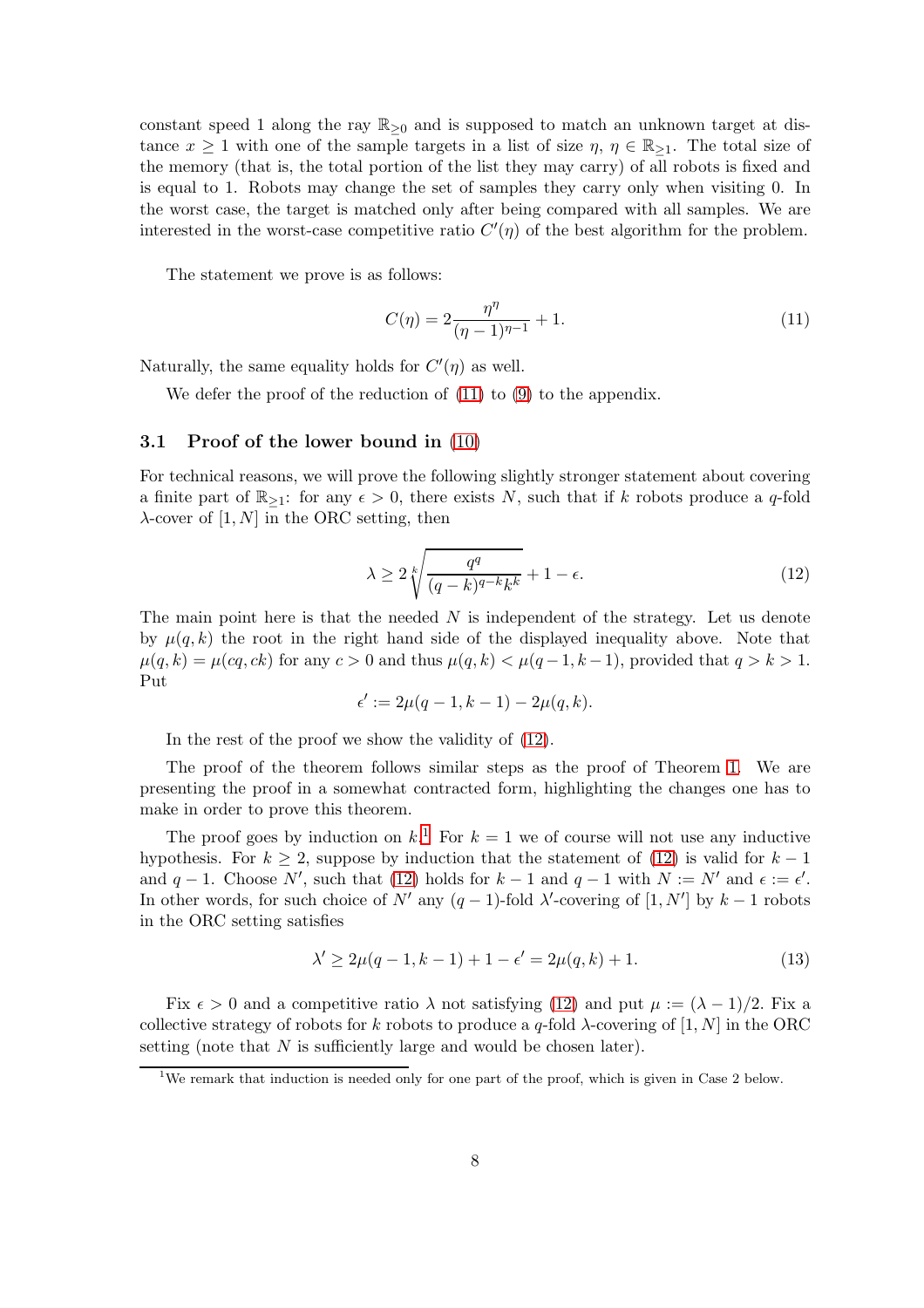**Standardising the strategy.** The *round* of a strategy for a robot is the period between two consecutive visits of 0. We can assume that in each round the robot turns exactly once at a turning point  $t$ . Therefore, we can describe a strategy by an infinite vector  $T = (t_1, t_2, t_3, \ldots)$  of reals in  $\mathbb{R}_{\geq 1}$ ,  $t_i$  the turning point in round i. Obviously, point  $x \in \mathbb{R}_{\geq 1}$ is  $\lambda$ -covered in round i iff (i)  $x \leq t_i$  and (ii)  $2(t_1 + t_2 + \cdots + t_{i-1}) + x \leq \lambda x$  ( $\Leftrightarrow x \geq$  $1/\mu(t_1+t_2+\cdots+t_{i-1})$  for  $\mu := \lambda-1/2$ . We set  $t''_i := 1/\mu(t_1+t_2+\cdots+t_{i-1})$ . If  $t''_i > t_i$ , round i does not  $\lambda$ -cover any point, and we may as well skip this round (future rounds will  $\lambda$ -cover even more in this way). Otherwise, we call the round *fruitful* and the robot  $\lambda$ -covers exactly the interval  $[t_i'', t_i]$  in round i. Clearly, we can assume that we are using only strategies with only fruitful rounds. Observe that the sequence  $(t''_1, t''_2, t''_3, \ldots)$  is monotone increasing.

Suppose now we have k such strategies  $T^{(r)} = (t_1^{(r)})$  $\mathcal{L}_1^{(r)}, \mathcal{t}_2^{(r)}, \mathcal{t}_3^{(r)}, \ldots), r = 1, 2, \ldots, k, \text{ that}$ establish a q-fold  $\lambda$ -covering of  $\mathbb{R}_{\geq 1}$ . Let us now assign truncated intervals  $(t'_i)$  $(x^{(r)}, t_i^{(r)}] \subseteq$  $[t_i^{\prime\prime}% \boldsymbol{\hat{z}}_{i}^{\prime\prime}] \label{eq:2}%$  $\mathbb{R}^{(r)}$ ,  $t_i^{(r)}$   $\cap$   $[1,\infty)$ , in such a way that every point in  $\mathbb{R}_{>1}$  is covered exactly q times, and such that each sequence  $(t'_1)$  $^{(r)}, t_{2}^{\prime}$  $^{(r)}, t'_{3}$  $(r), \ldots$ ) is monotone increasing (this may actually also result in skipping some of the turning points).

**Defining the function.** Next we accumulate all assigned intervals of all  $k$  robots in one sequence, sorted by their left endpoints, ties broken arbitrarily. Consider a prefix  $\mathcal P$  of this sequence, long enough so that all robots have already some interval present in  $P$ . Clearly, it consists of all rounds of the strategy of the robot r up to some  $i_r$ , for each  $r = 1, \ldots, k$ . What part of  $\mathbb{R}_{\geq 1}$  do these intervals cover, and how many times? There is a value  $a = a(\mathcal{P}) \geq 1$ such that  $(1, a]$  is covered q times, and then there are points

$$
a=:a_q\leq a_{q-1}\leq a_{s-2}\leq\ldots\leq a_1,
$$

such that every point in  $(a_{j+1}, a_j]$  is covered exactly j times,  $j = 1, \ldots, q-1$ , and  $(a_1, \infty)$ is not yet covered. (Note that some of these intervals may be empty.) Associate with  $P$  the *multiset*

$$
A(\mathcal{P}) := \{a_q, a_{q-1}, \ldots, a_1\}
$$

(which can be seen as a description of the *covering situation* of P).

We need one more notion. Define the *load*,  $L^{(r)}(\mathcal{P})$ , of robot r in  $\mathcal P$  as the sum of all turning points occurring in the intervals of  $r$  in  $\mathcal{P}$ , i.e.

$$
L^{(r)}(\mathcal{P}) := t_1^{(r)} + t_2^{(r)} + \cdots + t_{i_r}^{(r)} \quad \text{for } i_r \text{ s.t. } \begin{cases} (t_{i_r}^{(r)}, t_{i_r}^{(r)}) \text{ in } \mathcal{P}, \text{ and} \\ (t_{i_r+1}^{(r)}, t_{i_r+1}^{(r)}) \text{ not in } \mathcal{P}. \end{cases}
$$

Let  $b^{(r)} := t'_{i_{r+1}}^{(r)}$  $\sum_{i=1}^{(r)}$  be the beginning of the first interval, assigned to robot r and which is not in  $P$ . Then, clearly, the analogue of  $(6)$  is

<span id="page-9-0"></span>
$$
L^{(r)}(\mathcal{P}) \le \mu b^{(r)}.\tag{14}
$$

The following function controls the situation:

<span id="page-9-1"></span>
$$
f(\mathcal{P}) := \prod_{r=1}^{k} \left[ \frac{\left( L^{(r)}(\mathcal{P}) \right)^{q-k} (b^{(r)})^k}{\prod_{y \in A(\mathcal{P})} y} \right].
$$
 (15)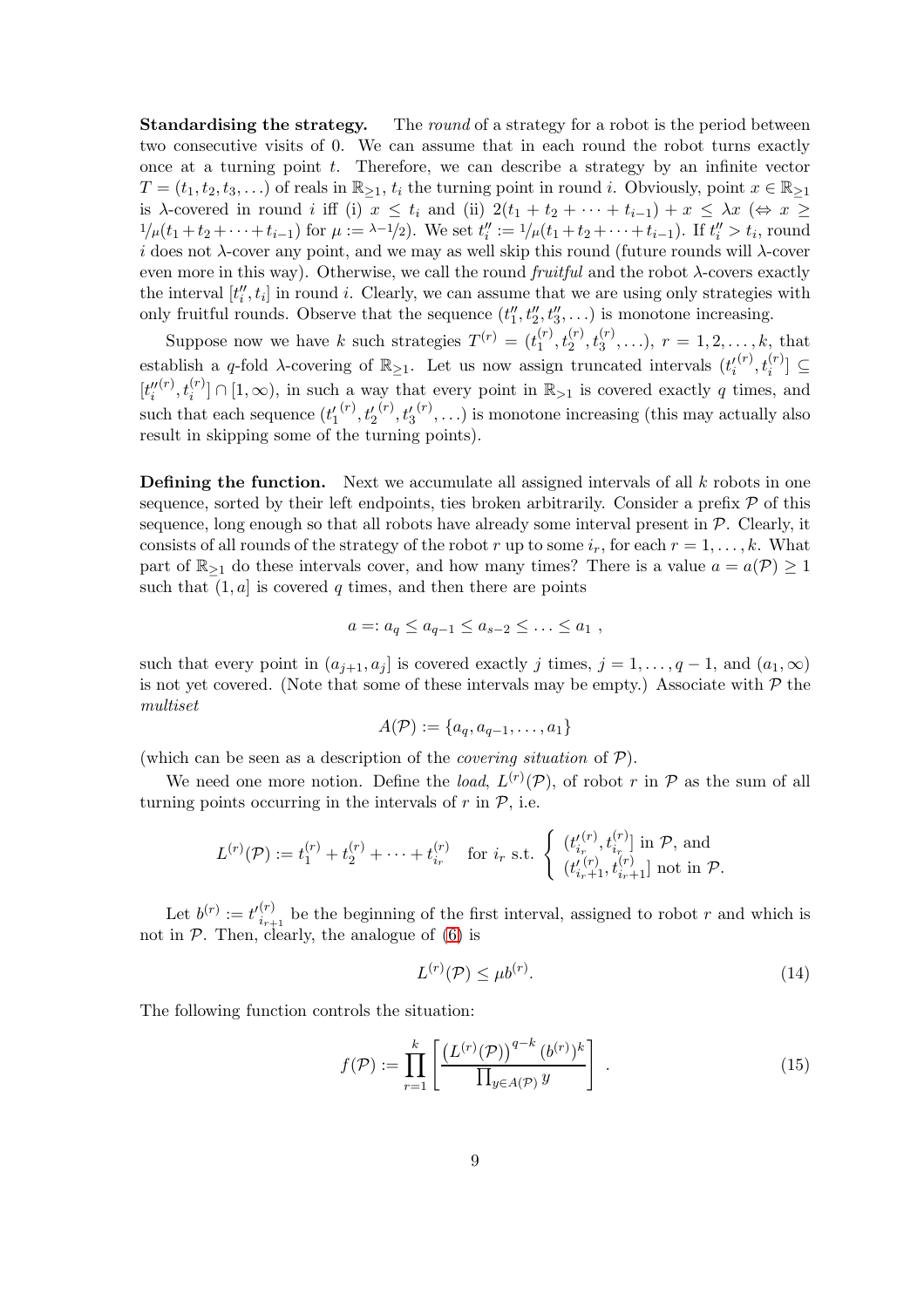Adding one interval. Add one new interval to  $P$ , thus forming the covering situation  $\mathcal{P}^+$ . If the new interval is assigned to the robot r, then  $b^{(r)} = a$ . In  $\mathcal{P}^+$ , the beginning  $b^{(r)}$  of the first non-included assigned interval to robot r is replaced by some b' (equal to  $t'^{(r)}_{i_{r}}$  $\binom{r}{i_{r+2}}$ ; using [\(14\)](#page-9-0), the load of r changes to  $\mu^* b'$  for some  $\mu^* \leq \mu$ ; at the same time, the element  $\alpha$  is removed from  $\mathcal A$  and replaced by the end of the new interval, which is  $L^{(r)}(\mathcal{P}^+) - L^{(r)}(\mathcal{P}) = \mu^* b' - \mathcal{L}^{(r)}(\mathcal{P})$ . Thus, in  $f(\mathcal{P})$  the  $a^k$  multiple in the denominator is compensated by the  $(b^{(r)})^k$  in the numerator, and we have

$$
\frac{f(\mathcal{P}^+)}{f(\mathcal{P})} = \frac{(\mu^* b')^{q-k} \cdot b'^k}{(L^{(r)}(\mathcal{P}))^{q-k} (\mu^* b' - L^{(r)}(\mathcal{P}))^k} = \frac{\mu^{*q-k}}{x^{q-k} (\mu^* - x)^k}
$$

for  $x := \frac{L^{(r)}(\mathcal{P})}{b'}$  $\frac{\partial(\mathcal{P})}{\partial b'}, 0 < x < \mu^*.$ 

Making use of Lemma [5,](#page-5-1) we conclude is as follows: if the competitive  $\lambda$  does not satisfy [\(12\)](#page-8-1) with  $\epsilon$ , then there exists  $\delta > 1$ , such that

<span id="page-10-0"></span>
$$
\frac{f(\mathcal{P}^+)}{f(\mathcal{P})} \ge \delta. \tag{16}
$$

The last step of the proof is to conclude that, at the same time,  $f(\mathcal{P})$  should be bounded (and that the number of intervals in the cover, and thus the number of such potential increments, is infinite). It is slightly more difficult in this case and is the reason why we use induction. We consider two cases.

**Case 1.** For any robot r and any two consecutive starting points  $t_i^{(r)}$  $t_i^{(r)}, t_{i+1}^{(r)} \in \mathbb{R}_{\geq 1}$  of its assigned intervals, we have  $t_{i+1}^{\prime (r)}/t_i^{\prime (r)} \leq C$ , where C is an absolute constant, which we would specify later.

In this case, looking at [\(15\)](#page-9-1), we have  $b^{(r)} \leq C t_{i_r}^{\prime (r)} \leq C a$ , and thus  $L^{(r)}(\mathcal{P}) \leq \mu Ca$ . This allows us to bound  $f(\mathcal{P})$ :

$$
f(\mathcal{P}) \leq C^{qk} \mu^{(q-k)k}.
$$

Therefore, in a finite number of steps, we will get a contradiction with [\(16\)](#page-10-0). At the same time, when passing from  $P$  to  $P^+$ , the distance from the first point that is not q-covered to zero increases by at most  $C$  times. Thus, eventually, we get a contradiction. We can find the value of  $N$  needed in  $(12)$  based on these two simple facts.

**Case 2.** There exists a robot r and two consecutive starting points  $t_i^{(r)}$  $t_i^{(r)}, t_{i+1}^{\prime (r)} \in \mathbb{R}_{\geq 1}$ of its assigned intervals, such that  $t_{i+1}^{\prime(r)}/t_i^{\prime(r)} \geq C$ . Consider the interval

$$
[\mu t_i^{\prime(r)}, Ct_i^{\prime(r)}].
$$

Then, due to [\(14\)](#page-9-0), no endpoint of the first  $i-1$  intervals assigned to r could have surpassed  $\mu t_i^{\prime (r)}$ . Thus, the interval displayed above is  $\lambda$ -covered by r at most once. It implies that the other k – 1 robots produced a  $(q-1)$ -fold  $\lambda$ -covering of this interval in the ORC setting. Rescaling, we may assume that  $k-1$  robots produced a  $(q-1)$ -fold  $\lambda$ -covering of the interval [1, C/ $\mu$ ]. Using [\(13\)](#page-8-3) and choosing C such that  $C/\mu \ge N'$ , we conclude that  $\lambda \ge 2\mu(q, k)+1$ .

Acknowledgements. We thank Dániel Korándi, Alexander Pilz, Miloš Stojaković, and May Szedlak for discussions on and suggestions for the material covered in this paper, and Yoshio Okamoto for suggesting the problem.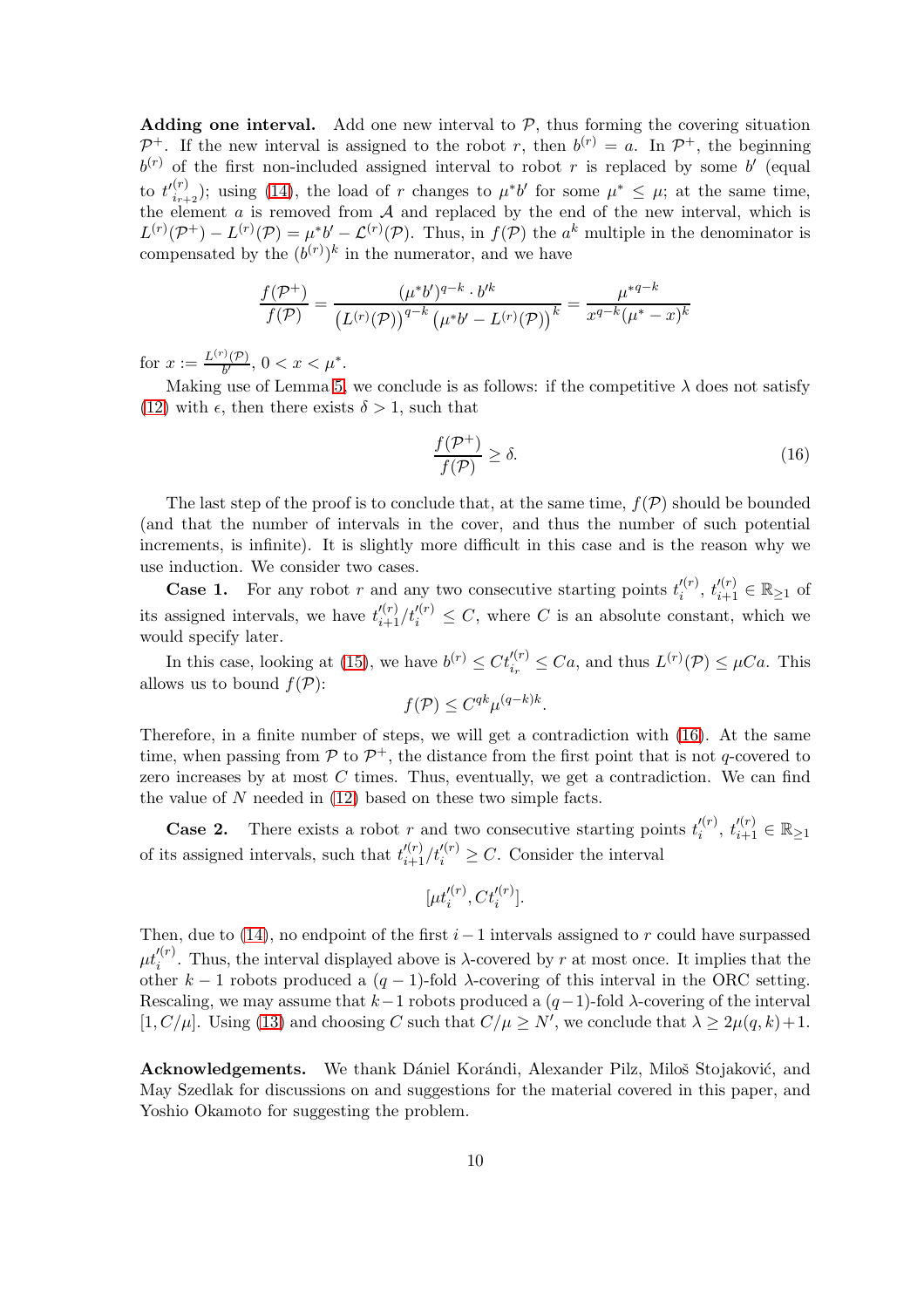#### <span id="page-11-10"></span>References

- [1] N. Alon, C. Avin, M. Kouck, G. Kozma, Z. Lotker, and M. R. Tuttle, *Many Random Walks Are Faster Than One*, Combinatorics, Probability & Computing 20 (2011), N4, 481–502.
- <span id="page-11-15"></span><span id="page-11-9"></span>[2] S. Alpern, S. Gal, *The theory of search games and rendezvous*, Springer Science & Business Media (2006), Vol. 55.
- [3] Y. Azar, A. Z. Broder, and M. S. Manasse, *On-line choice of on-line algorithms*, in Proceedings of the 4th Annual ACM-SIAM Symposium on Discrete Algorithms (1993), 432–440.
- <span id="page-11-4"></span>[4] R. Baeza-Yates, J. Culberson, G. Rawlins, *Searching with uncertainty extended abstract*. In: Karlsson R., Lingas A. (eds) SWAT 88. SWAT 1988. Lecture Notes in Computer Science 318, 176–189. Springer, Berlin, Heidelberg.
- <span id="page-11-7"></span>[5] R. Baeza-Yates, J. Culberson, G. Rawlins, *Searching in the plane*, Information and Computation, 106:2 (1993), 234–252.
- <span id="page-11-2"></span><span id="page-11-1"></span>[6] A. Beck, *On the linear search problem*, Israel J. Math. 2 (1964), N4, 221–228.
- <span id="page-11-3"></span>[7] A. Beck, *More on the linear search problem*, Israel J. Math. 3 (1965), N2, 61–70.
- [8] A. Beck, D.J. Newman, *Yet more on the linear search problem*, Israel J. Math. 8 (1970), N4, 419–429.
- <span id="page-11-8"></span><span id="page-11-0"></span>[9] R. Bellman, *Minimization Problem*, Bull. Amer. Math. Soc. 62 (1956), p. 270
- <span id="page-11-14"></span>[10] R. Bellman, *An optimal search*, SIAM Review 5 (1963), N3, 274.
- <span id="page-11-5"></span>[11] D.S. Bernstein, L. Finkelstein, and S. Zilberstein, *Contract algorithms and robots on rays: Unifying two scheduling problems*, In IJCAI (2003), i 1211-1217.
- [12] P. Bose, J.-L. De Carufel, S. Durocher, *Revisiting the problem of searching on a line*, In AlgorithmsESA 2013, LNCS, Vol 8125, Springer (2013), 205–216.
- <span id="page-11-12"></span>[13] J. Czyzowitz, K. Georgiou, E. Kranakis, D. Krizanc, L. Narayanan, J. Opatrny, S. Shende, *Search on a line by Byzantine robots*, Proc. of the 27th International Symposium on Algorithms and Computation (ISAAC), 2016, 27:127:12.
- <span id="page-11-13"></span>[14] J. Czyzowitz, E. Kranakis, D. Krizanc, L. Narayanan, J. Opatrny, *Search on a line with faulty robots*, Proc. PODC'16, 2016, 405–414.
- <span id="page-11-6"></span>[15] E. D. Demaine, S. P. Fekete, and S. Gal, *Online searching with turn cost*, Theoretical Computer Science 361 (2006), N2, 342–355.
- <span id="page-11-11"></span>[16] O. Feinerman, A. Korman, Z. Lotker, and J. S. Sereni, *Collaborative search on the plane without communication*, In Proceedings of the 2012 ACM symposium on Principles of distributed computing, ACM, 2012, 77–86.
- <span id="page-11-16"></span>[17] A. Fiat, Y. Rabani, and Y. Ravid, *Competitive k-server algorithms*, in Proceedings of the 31st Annual IEEE Symposium on the Foundations of Computer Science (1990), 454–463.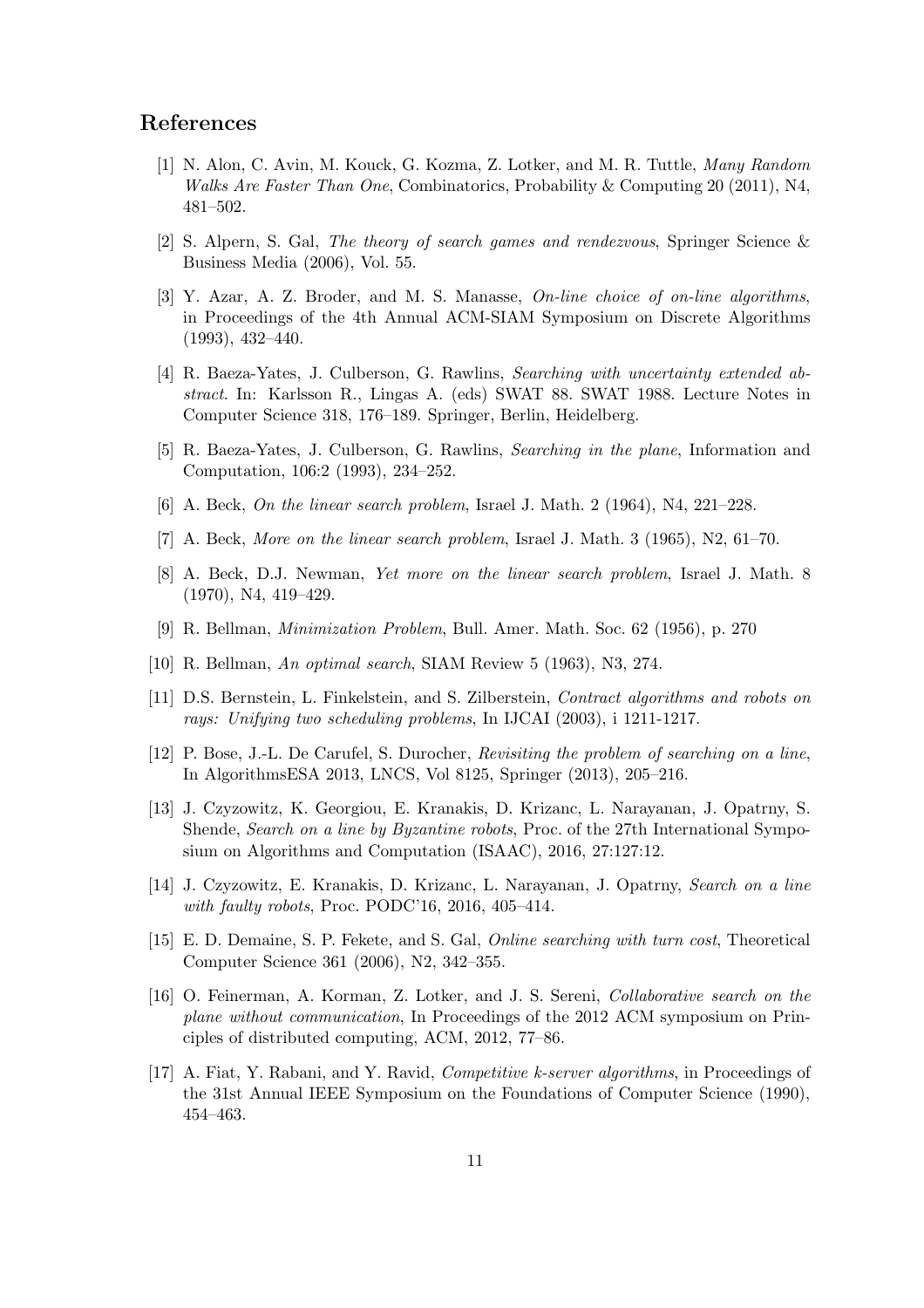- <span id="page-12-1"></span><span id="page-12-0"></span>[18] W. Franck, *An optimal search problem*, SIAM Review 7 (1965), N4, 503–512.
- <span id="page-12-3"></span>[19] J.R. Isbell, *An optimal search pattern*, Naval Research Logistics Quaterly 4 (1957), 357–359.
- <span id="page-12-4"></span>[20] M.Y. Kao, Y. Ma, M. Sipser, and Y. Yin *Optimal constructions of hybrid algorithms*, Journal of Algorithms 29 (1998), N1, 142–164.
- [21] M.Y. Kao, J.H. Reif, S.R. Tate, *Searching in an Unknown Environment: An Optimal Randomized Algorithm for the Cow-Path Problem*, Information and Computation 131 (1996), N1, 63–79.
- <span id="page-12-2"></span>[22] M. M. Polycarpouy, Y. Yang, K. M. Passinoz, *A Cooperative Search Framework for Distributed Agents*, Intelligent Control. (2001), 1–6.
- <span id="page-12-5"></span>[23] Schuierer, Sven. *A Lower Bound for Randomized Searching on m Rays*, In Computer Science in Perspective, 264–77. Lecture Notes in Computer Science (2003)

### 4 Appendix

First, we give a proof of the upper bound in [\(10\)](#page-7-2). We exhibit a so-called exponential strategy, similar to the many strategies that appeared for related problems. It is a fairly natural extension of the proofs of the upper bounds for some particular cases of our problem, exhibited in [\[14\]](#page-11-13) and [\[11\]](#page-11-14).

PROOF OF THE UPPER BOUND IN [\(10\)](#page-7-2). It is sufficient, for each  $x \in \mathbb{R}_{\geq 1}$ , to produce an f-fold  $\lambda_0$ -covering each of points on the m rays at distance x.

Let us first do the *assignment* for each of the robots: to each robot r we assign intervals on different rays, which are supposed to be  $\lambda_0$ -covered by r. Fix  $\alpha > 1$ , which we optimize later. The assignment is as follows:

robot 
$$
r \lambda_0
$$
- covers intervals  $(\alpha^{k(i+mj)+m(r-f)}, \alpha^{k(i+mj)+mr}]$  for each  $j = -2, -1, \ldots$  on ray  $i, i = 1, \ldots, m$ .

We start with  $j = -2$  to ensure that before distance 1 on each ray, each of the robots has already done at least 1 pass on the ray. Let us first make sure that all the points at distance at least 1 from the origin are covered at least  $f$  times by such an assignment. Fix a ray i and a point on it, in the form  $\alpha^x$ , where  $x \geq 0$ . Then x must fall into  $(k(i + mj) + m(r - f), k(i + mj) + mr]$  for some j in order to be covered by r. It is equivalent to  $y \in (kj + r - f, kj + r]$ , where  $y := \lceil \frac{x - ki}{m} \rceil$ . Note that  $y \geq -k$ . Thus, y falls into the interval above if  $y(\bmod k) \in (r - f(\bmod k), r(\bmod k))$ . This holds for  $r \in [y(\bmod k)]$ . mod k),  $y + f(\text{mod } k)$ . Thus, the point  $\alpha^x$  was covered by the intervals assigned by the robots  $y - f + 1, \ldots, y$  (modulo k).

Now let us describe a strategy for robots to cover these intervals, and calculate the corresponding competitive ratio. Each robot starts his tour with ray number 1, and visits the rays in cyclic order. When visiting ray i for the  $(j + 3)$ -nd time  $(+3)$  is there since j starts from  $-2$ ), he turns at the point  $\alpha^{k(i+mj)+mr}$ , returns to 0 and continues to the ray  $i+1$ . A point at distance  $x \ge 1$  from the origin on ray i is covered for the f-th (and final) time by robot r, if it falls into the segment  $(\alpha^{k(i+mj)+m(r-f)}, \alpha^{k(i+mj)+m(r-f+1)})$  for some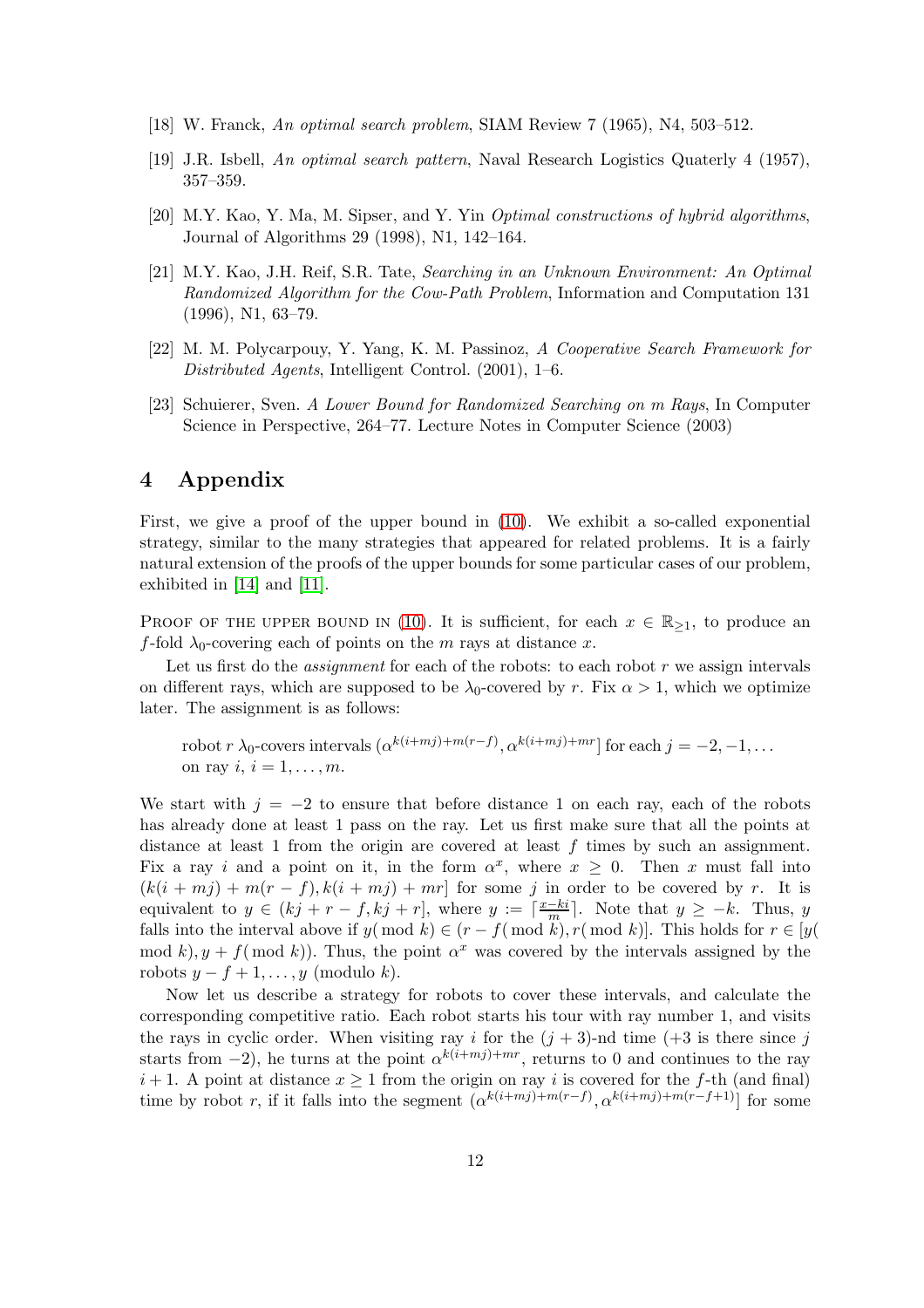$j \in \mathbb{Z}$ . Take  $x \in (\alpha^{k(i+mj)+m(r-f)}, \alpha^{k(i+mj)+m(r-f+1)}]$ . Then the time passed until robot r arrives at this point is at most

$$
x + 2\sum_{l=-2m}^{i+mj-1} \alpha^{kl+mr} < x + 2\frac{\alpha^{k(i+mj)+mr}}{\alpha^k - 1}.
$$

Thus, the competitive ratio of such algorithm is  $2\gamma + 1$ , where  $\gamma$  is the maximum over all valid choices of  $x$  of the expression

$$
\frac{\alpha^{k(i+mj)+mr}}{x(\alpha^k-1)}.
$$

This expression is clearly decreasing as  $x$  increases, therefore,

$$
\gamma \le \frac{\alpha^{k(i+mj)+mr}}{\alpha^{k(i+mj)+m(r-f)}(\alpha^k-1)} = \frac{\alpha^{mf}}{\alpha^k-1}.
$$

Note that the last bound is independent of the choice of the ray and  $x$ . Applying Lemmas [4,](#page-5-0) [5](#page-5-1) with  $\mu^* = 1, x = \alpha^{-k}, s = \frac{mf-k}{k}$  $\frac{K - \kappa}{k}$ , we get that the displayed expression is minimised for  $\alpha = \sqrt[k]{\frac{mf}{mf-k}}$ , for which it is equal to  $(\lambda_0 - 1)/2$ . We conclude that the competitive value of the algorithm coincides with the right hand side of [\(9\)](#page-7-0).  $\Box$ 

Next, we give the reduction of [\(11\)](#page-8-0) to [\(10\)](#page-7-2).

PROOF OF  $(11)$ . Let us first prove the " $\leq$ " direction: that the right hand side is an upper bound for the left hand side. Fix a sequence of rational numbers  $\frac{q_i}{k_i}$  $\frac{q_i}{k_i}, i = 1, \ldots$ , such that  $\frac{q_i}{k_i} \ge$  $\eta$  and  $\lim_{i\to\infty}\frac{q_i}{k_i}$  $\frac{q_i}{k_i} = \eta$ . Consider the strategy that gives the upper bound from Theorem [6](#page-7-1) with  $f := 1, k := k_i, m := q_i$ . Then the competitive ratio is

$$
2 \sqrt[k_i]{\frac{q_i^{q_i}}{(q_i - k_i)^{q_i - k_i} k_i^{k_i}}} + 1 = 2 \frac{(q_i / k_i)^{q_i / k_i}}{(q_i / k_i - 1)^{(q_i / k_i - 1)}} + 1 \rightarrow 2 \frac{\eta^{\eta}}{(\eta - 1)^{\eta - 1}} + 1.
$$

On the other hand, the strategy above can be clearly used to produce a fractional one-ray qi  $\frac{q_i}{k_i}$ -covering (and thus an  $\eta$ -covering): just split the weight between  $k_i$  robots in equal parts, and let them perform their strategy on one ray, ignoring the labels of the rays. Going to the limit, the " $\leq$ " part of [\(11\)](#page-8-0) is proved.

The proof of the " $\geq$ " direction is similar. Fix  $\epsilon > 0$  and consider a strategy S in the fractional problem, which achieves the competitive ratio  $C(\eta) + \epsilon$ . Assume that the weights of the robots used in the strategy are  $w_1, \ldots, w_n$ ,  $\sum_{i=1}^n w_i = 1$ . Fix  $\delta > 0$ , which choice is specified later, and integers  $q, k_1, \ldots, k_n$ , such that  $\frac{\dot{w}_i}{\eta} \leq \frac{k_i}{q} \leq \frac{w_i}{\eta} + \delta$ . Put  $k := \sum_{i=1}^n k_i$ . Thus, clearly,  $\frac{k}{q} \geq \frac{1}{\eta}$  $\frac{1}{\eta}$ . The requirement on  $\delta$  is such that  $\frac{k}{q} \leq \frac{1}{\eta-1}$  $\frac{1}{\eta-\epsilon}$ .

Consider the strategy  $S'$  for the q-fold covering with  $k$  robots in the ORC setting, which is obtained as follows: the first  $k_1$  robots repeat the actions of the first robot from strategy S, the next  $k_2$  robots repeat the actions of the second robot from  $S$  etc. Clearly, the strategy produces the q-fold covering and has competitive ratio  $C(\eta) + \epsilon$ . On the other hand, using the lower bound from [\(10\)](#page-7-2), it has competitive ratio at least

$$
2 \frac{(q/k)^{q/k}}{(q/k-1)^{(q/k-1)}} + 1 \ge 2 \frac{(\eta - \epsilon)^{\eta - \epsilon}}{(\eta - \epsilon - 1)^{\eta - \epsilon - 1}} + 1.
$$